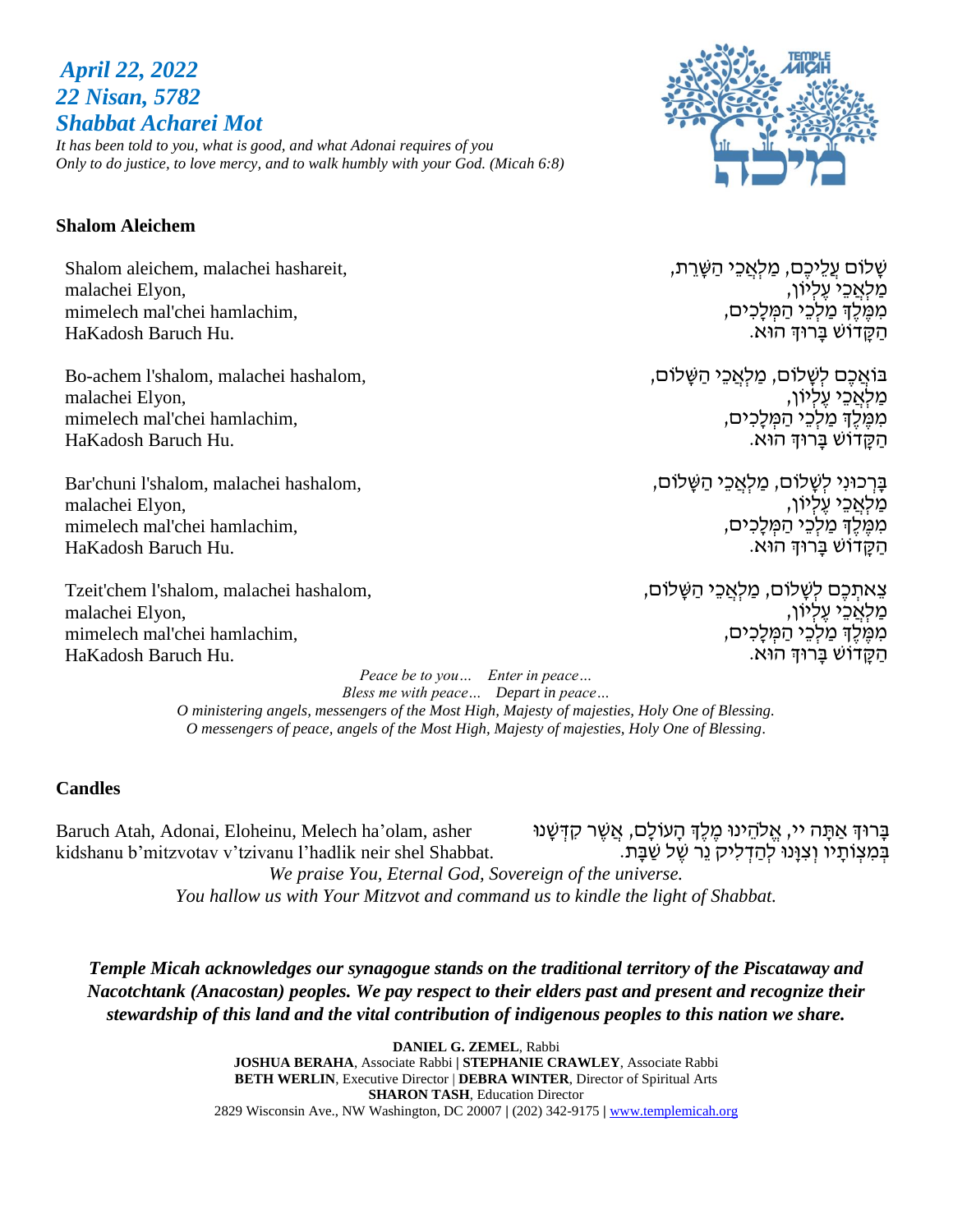### **Kiddush**

Baruch Atah, Adonai, Eloheinu, Melech ha'olam, borei p'ri hagafen. Baruch Atah, Adonai, Eloheinu, Melech ha'olam, asher kidshanu b'mitzvotav v'ratzah vanu, v'shabat kodsho b'ahavah uv'ratzon hinchilanu, zikaron l'maaseh v'reishit. Ki hu yom t'hilah l'mikra'ei kodesh, zeicher litziat mitzrayim. Ki vanu vacharta v'otanu kidashta mikol ha'amim, v'shabbat kodsh'cha b'ahavah uv'ratzon hinchaltanu. Baruch Atah, Adonai, m'kadeish hashabbat.

בָּרוּךְ אַתָּה יי, אֱלֹהֵינוּ מֵלֵךְ הָעוֹלָם, בּוֹרֵא פִּרְי הַגַּפֵן. בַּרוּךְ אַתַּה יי, אֱלֹהֵינוּ מֶלֶךְ הַעוֹלַם, אֲשֶׁר קִדְּשָׁנוּ בְּמִצְוֹתַיו וְרַצָה בָנוּ, וְשַׁבָּת קַדְשׁוֹ בְּאַהֲבָה וּבְרַצוֹן הִנְחִילֵנוּ, זִכֲרוֹן לִמְעֵשֶׂה בְרֵאשִׁית. כִּי הוּא יוֹם תְּחִילָּה לִמְקָרָאֵי קֹדֵשׁ, זֶכֶר לִיצִיאַת מִצְרַיִם. כִּי-בָנוּ בָחַרְתַּ וְאוֹתֲנוּ קִדַשְׁתַּ, ֹמְכָּל-הָעַמִּים, וְשַׁבָּת קָדְשְׁךָ בְּאַהֲבָה וּבְרָצוֹן הִ נְחַ לְתָׁ נּו. בָׁרּוְך אַ תָׁ ה יי, מְ קַ דֵ ש הַ שַ בָׁ ת.

*We praise You, Eternal God, Sovereign of the universe, Creator of the fruit of the vine. We praise You, Eternal God, Sovereign of the universe; You call us to holiness with the Mitzvah of Shabbat – the sign of Your love, a reminder of Your creative work, and of our liberation from Egyptian bondage, our day of days. On Shabbat especially, we hearken to Your call to serve You as a holy people. We praise You, O God, for the holiness of Shabbat.*

### **Challah**

Baruch Atah, Adonai, Eloheinu, Melech ha'olam, hamotzi lechem min ha'aretz.

הַמּוֹצִיא לֶחֶם מִן הָאָרֶץ.

## **העמר ספירת Counting of the Omer**

ַּבְּרוּדְ אַתַּה יי, אֱלֹהֵינוּ מֶלֶדְּ הַעוֹלָם, אֲשֶׁר ּקִדְּשָׁנוּ בְּמִצְוֹתֵיו וְצְוֵּנוּ עַל סְפִירַת הַעֹמֶר. Baruch atah, Adonai Eloheinu, Melech haolam, asher kidshanu b'mitzvotav v'tzivanu al s'firat haomer. *Our praise to You, Adonai, Sovereign of all, who hallows us with mitzvot, commanding us to count the Omer.*

*We praise You, Eternal God, Sovereign of the universe, who causes bread to come from the earth.*

Hayom **shiva** yamim, she'heim shavuah echad la'omer.

Today is **seven** days, which is one week of the Omer.

### *Refuah Shleimah*

Emily Alpern-Fisch, Alan Appel, Ronni Behar, Ira Berlin, Michael Brenner, Ellen Buckley, Rose Burstin, Judith Chisholm, Barbara Cleveland, Netanel Felber, Chelo Fournier, Marlene Garnett, Barbara Gayler, Sandy Goldberg, Jeffrey Goodman, Richard Greenfield, Ezra Mac Grossman, David Hahn, Judy Hurvitz, Robin Kaplan, Deborah Kraut, Joan Kupferberg, Wasu Lawal, Lisa Lehman, Philip Levine, Stu Levine, Sam Levinson, Dan Lutenegger, Chris Mahle, Mildred Marin, Stephanie Mendez, Sophie Meyers, Bryant Monroe, Lynda Mulhauser, Robin Parry, Rebecca Prigal, Rachel bat Chava, Lois Rosen, Eric Rosenberg, Rabbi Steve Sager, Sarah Golde bat Shifrah, David Scheever, Charles Schussheim, Cynthia Seymour, Annette Shaw, Sam Sinkler, Eve Sparberg, Victor Springer, Yolande Spinnato, Betty Ustun, Heather Weisman, Mimi Wolf

ּהַיּוֹם שִׁבְעָה יָמִים,

ָשֶׁ הֵם שָׁבוּעַ אֶחָד לָעוֹמֶר.

ברוּךְ אַתָּה יי, אֱלֹהֵינוּ מֶלֶךְ הָעוֹלָם,